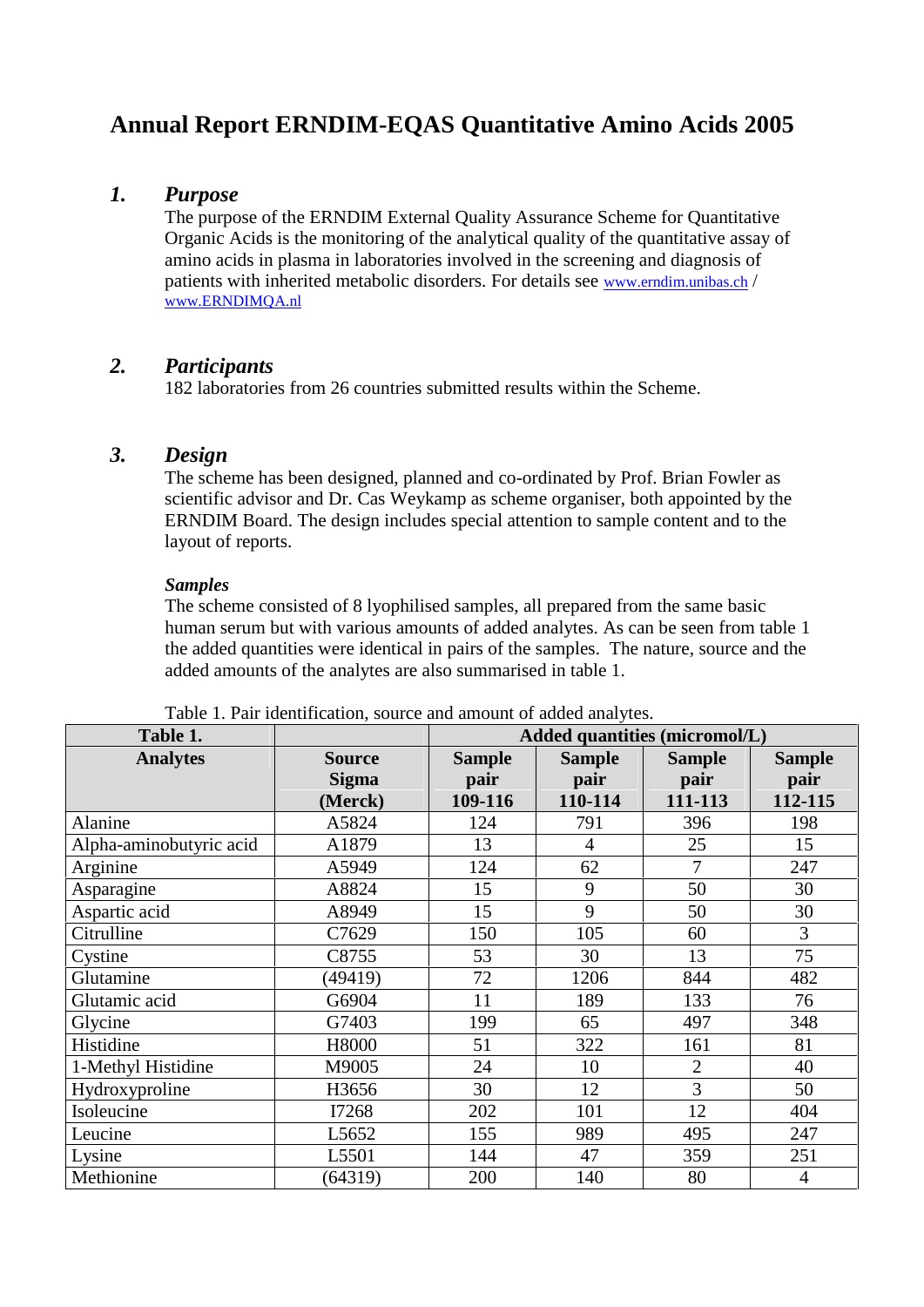| Ornithine                 | O2375   | 196 | 137 | 78  | $\overline{4}$ |
|---------------------------|---------|-----|-----|-----|----------------|
| Phenylalanine             | (78020) | 404 | 202 | 24  | 808            |
| Proline                   | P8449   | 75  | 482 | 241 | 121            |
| Saccharopine              | S1634   | 12  | 200 | 140 | 80             |
| Serine                    | S8407   | 195 | 98  | 49  | 14             |
| Taurine                   | (86329) | 15  | 254 | 178 | 102            |
| Threonine                 | T8534   | 79  | 26  | 196 | 138            |
| Tyrosine                  | (93829) | 265 | 152 | 64  | 379            |
| Valine                    | V0258   | 91  | 585 | 292 | 146            |
| l-alpha-amino adipic acid | A7275   | 241 | 120 | 60  | 17             |
| Beta-alanine              | A7752   | 125 | 62  | 31  | 9              |
| L-allo-isoleucine         | I8754   | 12  | 203 | 142 | 81             |

All amino acids used are of the highest purity commercially available.

#### *Reports*

All data-transfer, the submission of data as well as request and viewing of reports proceeded via the interactive website www.erndimqa.nl

An important characteristic of the website is that it supplies short-term and long-term reports.

**Short-term reports** on the eight individual specimens are available two weeks after the submission deadline and provide up-to-date information on analytical performance. Although technically reports could be immediately available a delay time of 14 days enables the scientific advisor to inspect the results and add comment to the report when appropiate.

The *annual long-term report* summarises the results of the whole year.

A second important characteristic of the website is the different levels of detail of results which allows individual laboratories the choice of fully detailed and/or summarised reports. The "Analyte in Detail" is the most detailed report and shows results of a specific analyte in a specific sample (thus 216 such Analyte-in-Detailreports can be requested in the year 2005 cycle for the 27 amino acids). A more condensed report is the "Current Report" which summarises the performance of all analytes in a specific sample (8 such Current-Reports can be requested in 2005). The Annual Report summarizes all results giving an indication of overall performance for all analytes in all 8 samples (1 such Annual-Report can be requested in 2005). Depending on the responsibilities within the laboratory participants can choose to inspect the annual report (QC managers) or all (or part of) the 216 detailed reports (scientific staff).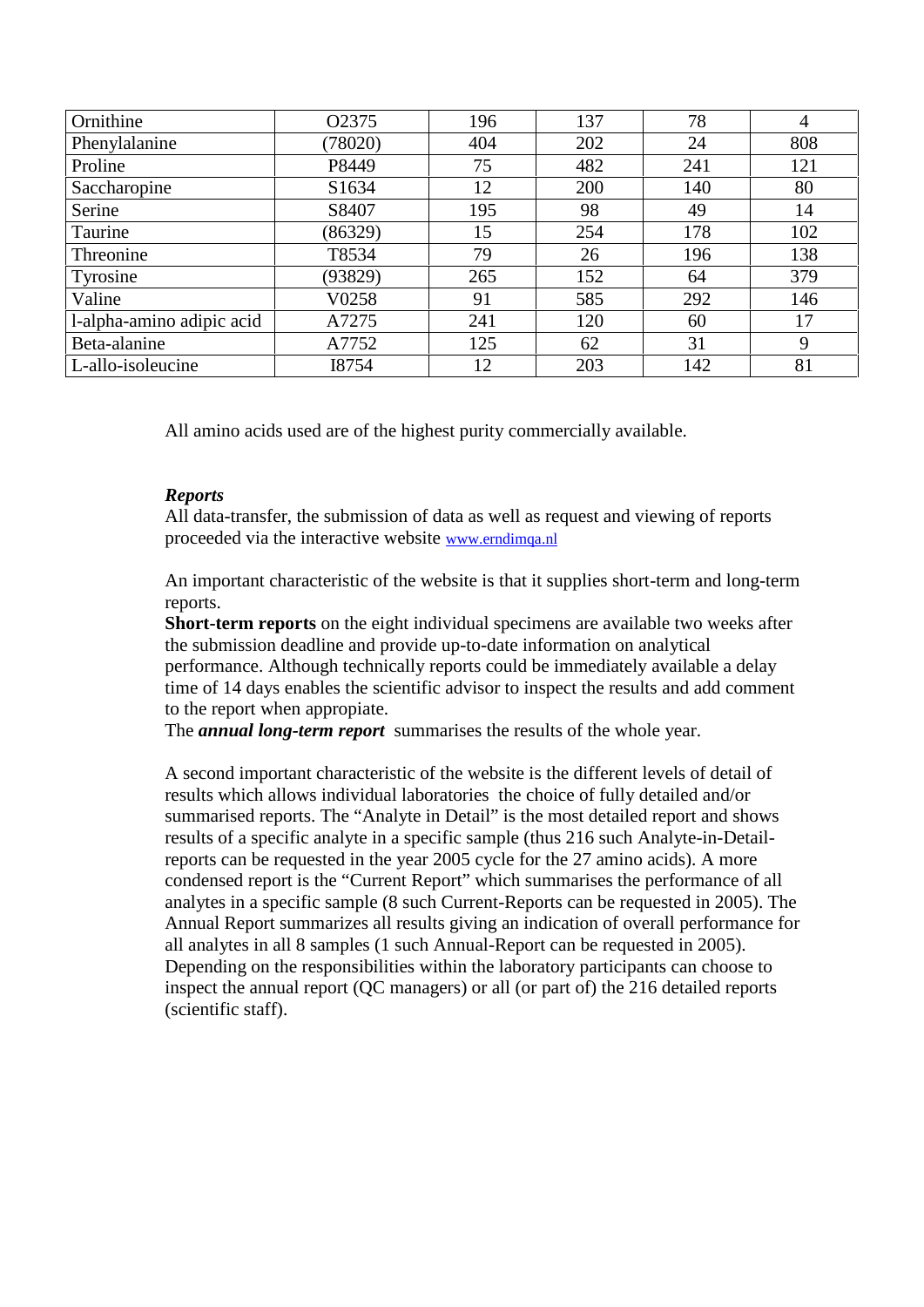# *4. Discussion of Results in the Annual Report 2005*

In this part the results as seen in the annual report 2005 will be discussed. Please print out your annual report from the website when you follow the various aspects below and keep in mind that we only discuss the results of "all labs": it is up to you to inspect and interpret the results of your own laboratory.

#### *4.1 Accuracy*

A first approach to evaluating your performance in terms of accuracy is comparison of your mean values for each amino acid in the eight samples with those of all labs. This is shown in the columns "Your Lab" and "All Labs" under the heading "Accuracy". For example for alanine the mean for all labs is 403 micromol/Liter with which you can compare the mean of your lab.

#### *Recovery*

A second approach to describe accuracy is the percentage recovery of added analyte. In this approach the amounts of weighed quantities added to the samples are the assumed target values after adjustment for blank values. The correlation between weighed amounts (on the x-axis) and your measured quantities (on the y-axis) has been calculated. The slope of the resulting relation ( $a$  in  $y = ax + b$ ) in this formula multiplied by 100% is your recovery of the added amounts. The outcome for your lab in comparison to the median outcome of all labs is shown in the column "Recovery". For 27 of the reported amino acids the median recovery is between 90 and 110%: e.g. 98% for alanine). Two amino acids are outside the 100 +/- 10% window. The 76% recovery of cystine is low and can be attribued to its binding to proteins in the sample. For proline a recovery of 89% is seen.

#### *4.2 Precision*

Reproducibility is an important parameter for the analytical performance of a laboratory and is addressed in the schemes' design. Samples provided in pairs can be regarded as duplicates from which CV's can be calculated. The column "Precision" in the annual report shows your CV's for the respective amino acids in comparison to median values for all labs. The best median precision is observed for Tyrosine (CV 4.1 %) and the worst for hydroxyproline (18.0%). A CV of greater than 10% is observed for only four amino acids, asparagine, beta-alanine, cystine and hydroxyproline.

#### *4.3 Linearity*

Linearity over the whole relevant analytical range is another important parameter for analytical quality and is also examined within the schemes. A comparison of the weighed quantities on the x-axis and your measured quantities on the y-axis allows calculation of the coefficient of regression (**r**). The column "Linearity" in the annual report shows your **r** values for the respective amino acids in comparison to the median **r** values for all labs. Ideally the **r** value is close to 1.000 and this is indeed observed for all amino acids; the best **r** value is seen for phenylalanine ( $r = 0.9990$ ). It must be borne in mind that only a limited range is tested in this scheme.

#### *4.5 Interlab CV*

For comparison of amino acid levels for diagnosis and monitoring of treatment for one patient in different hospitals and for use of shared reference values it is essential to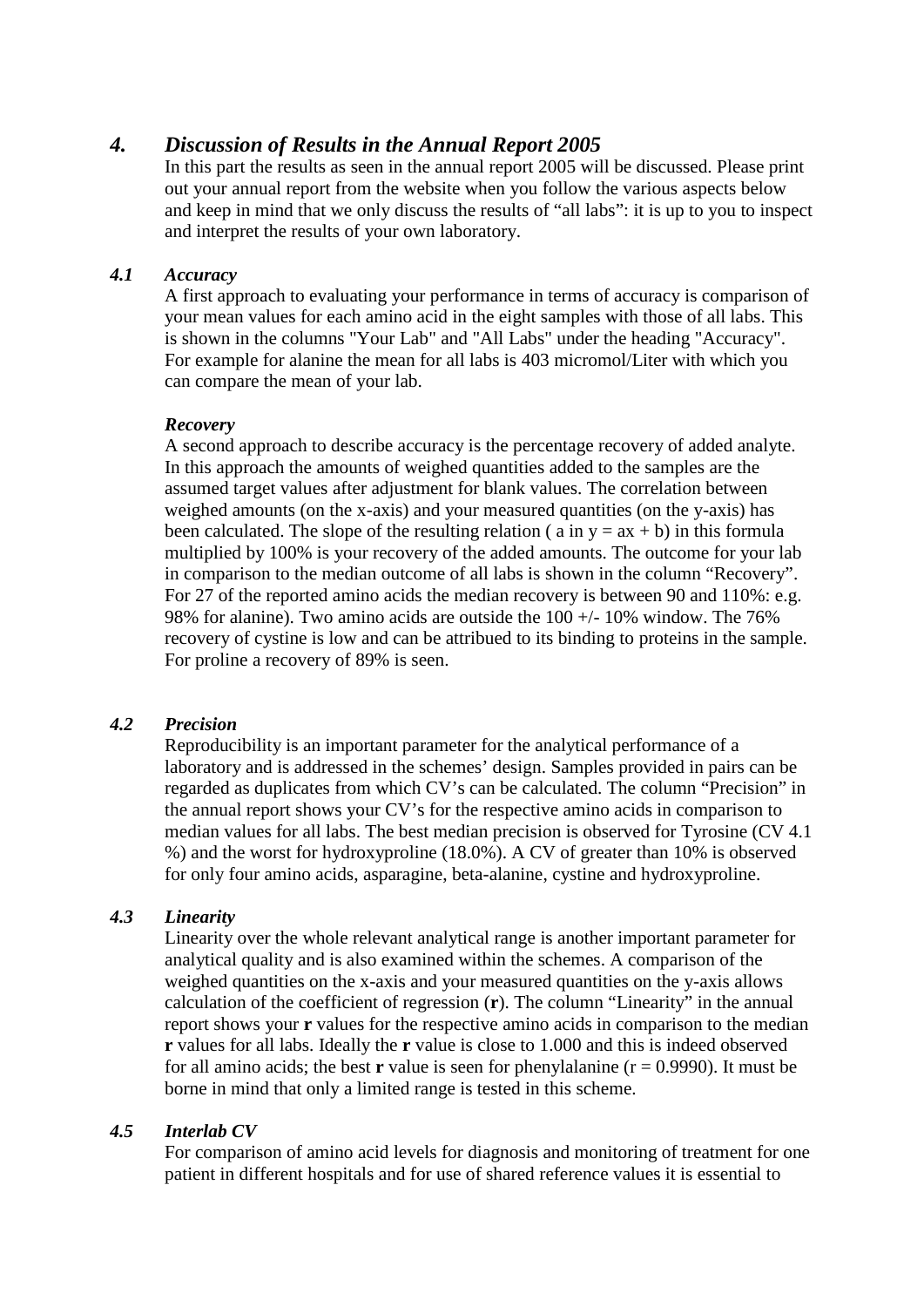have a high degree of harmonization between results of laboratories. Part of the schemes' design is to monitor this by calculating the Interlaboratory CV. This, along with the number of laboratories that submitted results is shown in the column "Data all labs" in the annual report. The best Interlab CV is seen for valine (median CV of 6.4%) and the worst for hydroxyproline (253%).

With Hydroxyproline, the shape of the results is not symmetrical. The results from the majority of labs show a gaussian distribution but there are two substantial group of laboratories with results at the extreme low end and at the extreme high end. These are too many labs to be considered as outliers. These extreme groups cause a high interlab CV and indicate that a substantial number of labs have problems in determining hydroxyproline correctly.

The interlab CV of cystine is probably (like last year) related to interference by saccharopine (quite a number of labs measure saccharopine as cystine).

#### *4.6 Number of Participating Labs and submitted results*

In total 185 laboratories received samples and 182 submitted results. For most of the individual amino acids results were submitted by more than 160 labs. For one amino acid there are less than 140 labs. With modern amino acid analysers employing ion exchange chromatography a separation and quantitation of all the amino acids present in the distributed samples is possible. Even with those amino acids present at concentrations close to the limit of detection in the basal sample these should be easily measurable in those samples with additions. The ability to report on all 29 amino acids is a good test of your system. Deviations in obtained values from median values could indicate poor calibration pointing to the need for careful selection and testing of standards. In fact the amino acids are present in the Sigma calibration mixture so that this should not be the cause of poor performance. Please note that not everything is what it seems to be. Some amino acids in the commercial calibration mixtures may not be stable (asparagine for example).

#### *4.7 Interrelationships between quality parameters*

The various parameters described above often have an interrelation in that usually more than one parameter points in the same direction towards either good or bad analytical performance.

For example for leucine all parameters indicate good performance: precision  $(CV =$ 4.5%), linearity ( $r = 0.9951$ ), Recovery (96%) and Interlab Dispersion (Interlab CV 7.4%) and many labs (182) submitted results. The opposite is seen for hydroxyproline.

### *5. Summary*

There is a large group (about 20 amino acids) of well-established amino acids for which there is overall good performance indicated by satisfactory values for all five analytical quality parameters. That is a precision below 8%, an interlab CV below 10%, a linearity exceeding 0.9, a recovery between 90 and 110% and a high percentage of submitted results. Performance for the remaining amino acids is less satisfactory as indicated mostly by more than one analytical quality parameter. Improvement of quality for these analytes needs to be achieved by either better precision within the labs and/or improved standardization as referred to above (4.6).